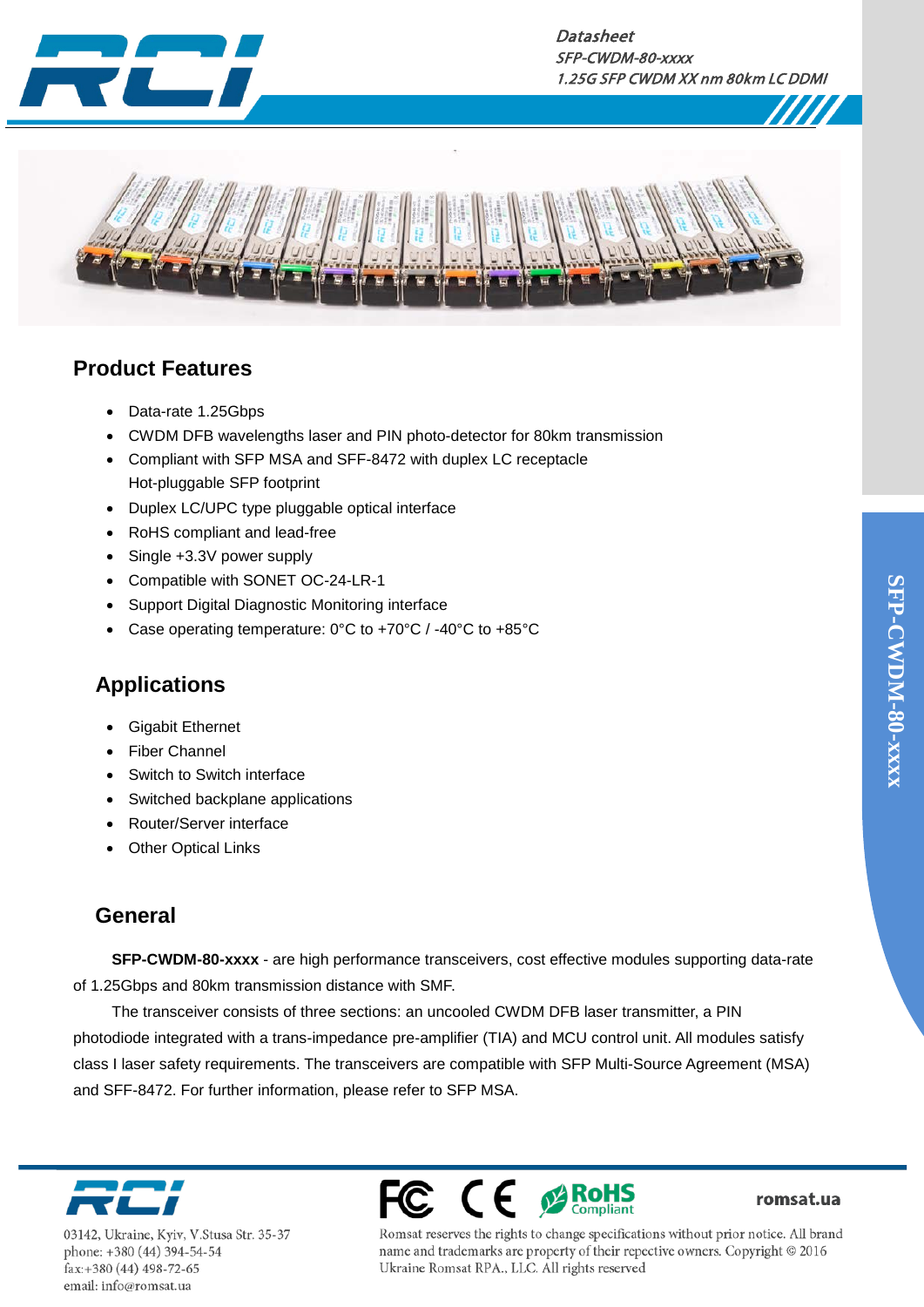

### **Absolute Maximum Ratings**

| <b>Parameter</b>           | <b>Symbol</b> | Min.   | Max. | <b>Unit</b> | <b>Note</b> |
|----------------------------|---------------|--------|------|-------------|-------------|
| <b>Supply Voltage</b>      | Vcc           | $-0.5$ | 4.0  |             |             |
| <b>Storage Temperature</b> | Ts            | $-40$  | 85   | °C          |             |
| <b>Relative Humidity</b>   | <b>RH</b>     |        | 85   | $\%$        |             |

Note: Stress in excess of the maximum absolute ratings can cause permanent damage to the module

# **General Operating Characteristics**

| <b>Parameter</b>            | <b>Symbol</b> | Min.  | <b>Typ</b> | Max. | <b>Unit</b>  | <b>Note</b> |
|-----------------------------|---------------|-------|------------|------|--------------|-------------|
| Data Rate                   | DR            |       | 1250       |      | Gb/s         |             |
| <b>Supply Voltage</b>       | Vcc           | 3.13  | 3.3        | 3.47 |              |             |
| <b>Supply Current</b>       | lcc5          |       |            | 220  | mA           |             |
| <b>Operating Case Temp.</b> | Тc            |       |            | 70   | °C           |             |
| <b>Operating Case Temp.</b> |               | $-40$ |            | 85   | $^{\circ}$ C |             |

# **Electrical Input/Output Characteristics**

| <b>Parameter</b>             |   | <b>Symbol</b> | Min.     | <b>Typ</b> | Max.      | <b>Unit</b> | <b>Note</b> |  |  |
|------------------------------|---|---------------|----------|------------|-----------|-------------|-------------|--|--|
| <b>Transmitter</b>           |   |               |          |            |           |             |             |  |  |
| Diff. input voltage swing    |   |               | 120      |            | 820       | mVpp        |             |  |  |
| <b>Tx Disable input</b>      | н | <b>VIH</b>    | 2.0      |            | $Vcc+0.3$ | $\vee$      |             |  |  |
|                              |   | VIL           | $\Omega$ |            | 0.8       |             |             |  |  |
| <b>Tx Fault output</b>       | н | <b>VOH</b>    | 2.0      |            | $Vcc+0.3$ | $\vee$      | 2           |  |  |
|                              |   | <b>VOL</b>    | $\Omega$ |            | 0.8       |             |             |  |  |
| <b>Input Diff. Impedance</b> |   | Zin           |          | 100        |           | Ω           |             |  |  |
| <b>Receiver</b>              |   |               |          |            |           |             |             |  |  |
| Diff. output voltage swing   |   | 340           | 650      | 800        | mVpp      | 3           |             |  |  |
| <b>Rx LOS Output</b>         | н | <b>VOH</b>    | 2.0      |            | $Vcc+0.3$ | $\vee$      | 2           |  |  |
|                              |   | <b>VOL</b>    | 0        |            | 0.8       |             |             |  |  |

#### **Notes:**

1. TD+/- are internally AC coupled with 100Ω differential termination inside the module.

2. Tx Fault and Rx LOS are open collector outputs, which should be pulled up with 4.7k to 10kΩ resistors on the host board. Pull up voltage between 2.0V and Vcc+0.3V.

3. RD+/- outputs are internally AC coupled, and should be terminated with 100Ω (differential) at the user SERDES.



03142, Ukraine, Kyiv, V.Stusa Str. 35-37 phone: +380 (44) 394-54-54 fax:+380 (44) 498-72-65 email: info@romsat.ua



romsat.ua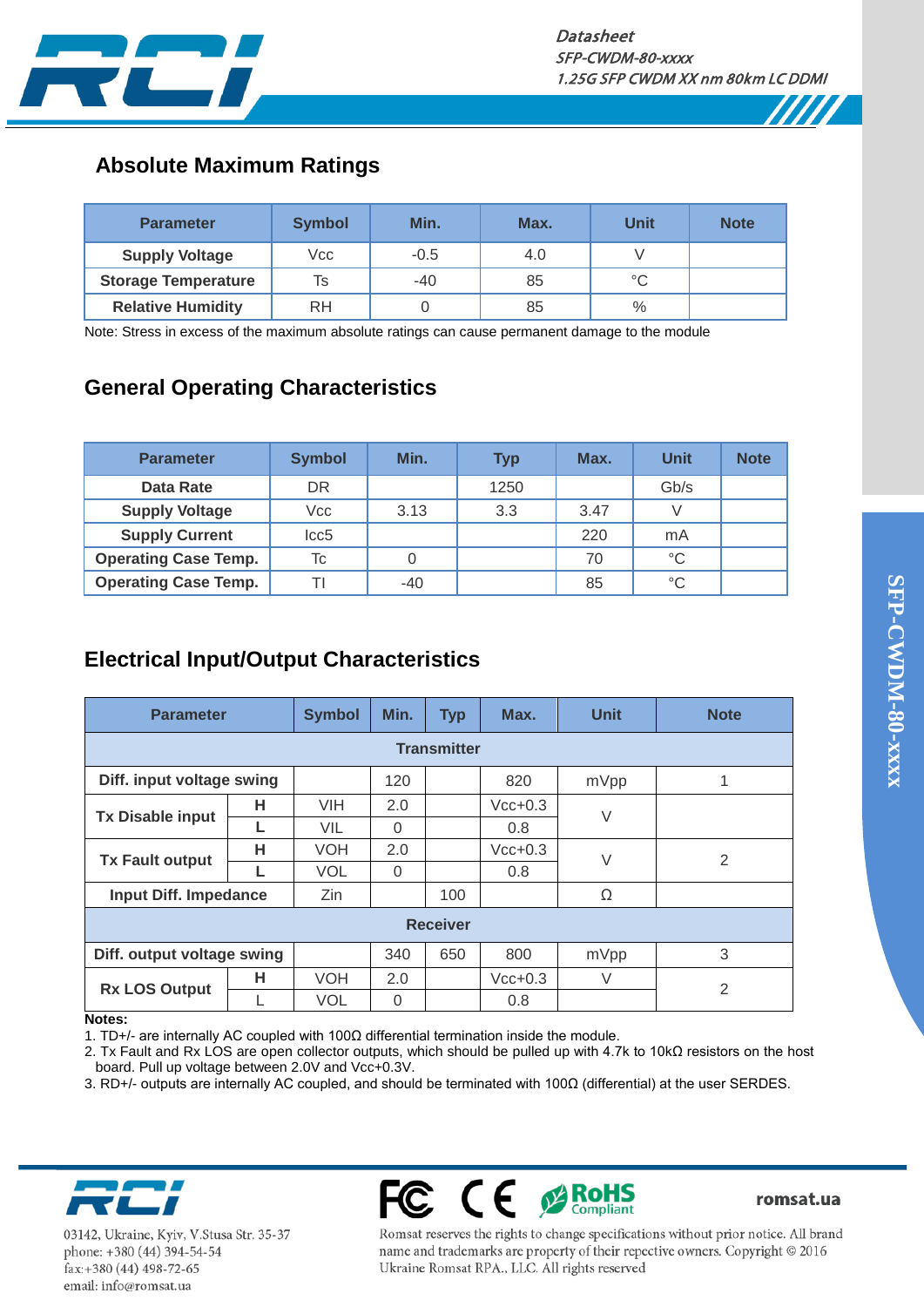

7777

# **Optical Characteristics**

| <b>Parameter</b>                                                                 | <b>Symbol</b> | Min.     | Typ. | Max.  | <b>Unit</b> | <b>Note</b>    |  |  |  |
|----------------------------------------------------------------------------------|---------------|----------|------|-------|-------------|----------------|--|--|--|
| <b>Transmitter</b>                                                               |               |          |      |       |             |                |  |  |  |
| <b>Operating Wavelength</b>                                                      | $\lambda$     |          | 1xx0 |       | nm          | 3              |  |  |  |
| Ave. output power (Enabled)                                                      | <b>PAVE</b>   | $\Omega$ |      | 5     | dBm         | 1              |  |  |  |
| <b>Extinction Ratio</b>                                                          | ER            | 10       |      |       | dB          | 1              |  |  |  |
| <b>Side-Mode Suppression</b><br><b>Ratio</b>                                     | <b>SMSR</b>   | 30       |      |       | dB          |                |  |  |  |
| <b>RMS spectral width</b>                                                        | Δλ            |          |      | 1     | nm          |                |  |  |  |
| Rise/Fall time (20%~80%)                                                         | Tr/Tf         |          |      | 0.26  | ns          | 2              |  |  |  |
| <b>Output Optical Eye</b><br>IEEE802.3 z (class 1 aser safety)<br>Compliant with |               |          |      |       |             |                |  |  |  |
| <b>Receiver</b>                                                                  |               |          |      |       |             |                |  |  |  |
| <b>Operating Wavelength</b>                                                      | $\lambda$     | 1270     |      | 1610  | nm          |                |  |  |  |
| <b>Receiver Sensitivity</b>                                                      | PSEN1         |          |      | $-24$ | dBm         | $\overline{4}$ |  |  |  |
| <b>Overload</b>                                                                  | <b>PAVE</b>   | $-3$     |      |       | dBm         |                |  |  |  |
| <b>LOS Assert</b>                                                                | Pa            | $-40$    |      |       | dBm         |                |  |  |  |
| <b>LOS De-assert</b>                                                             | Pd            |          |      | $-26$ | dBm         | 5              |  |  |  |
| <b>LOS Hysteresis</b><br><b>Ballisto</b>                                         | Pd-Pa         | 0.5      |      | 6     | dB          |                |  |  |  |

**Notes:**

1.Measure at 2^7-1 NRZ PRBS pattern

2.Transmitter eye mask definition

3."XX" is: 45,47,49,51,53,55,57,59 and 61; "∆λ" is 7.5

4.Measured with Light source 1XX0 nm, ER=9dB; BER =<10^-12 @PRBS=2^7-1 NRZ

5.When LOS de-asserted, the RX data+/- output is High-level (fixed)



03142, Ukraine, Kyiv, V.Stusa Str. 35-37 phone: +380 (44) 394-54-54 fax:+380 (44) 498-72-65 email: info@romsat.ua



romsat.ua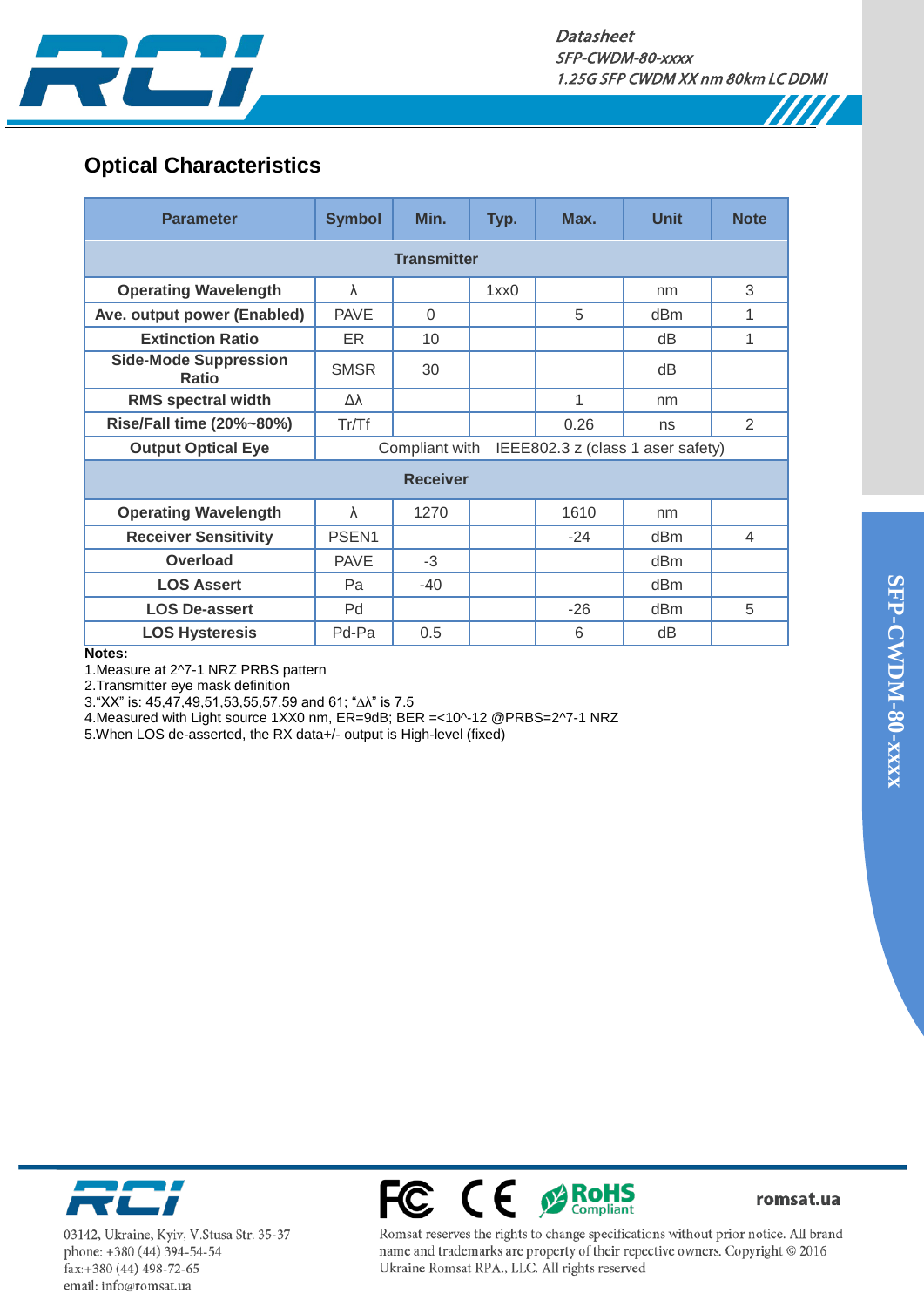

 $Pin 20$ 

**Pin** 

 $Pin 10$ 

Pin

#### **Pin Definitions and Functions**



| 1<br>VeeT<br>Tx ground<br>$\overline{2}$<br><b>Tx Fault</b><br>Tx fault indication, Open Collector Output, active "H"<br>1<br>3<br>2<br><b>Tx Disable</b><br>LVTTL Input, internal pull-up, Tx disabled on "H"<br>4<br>MOD-DEF2<br>3<br>2 wire serial interface data input/output (SDA)<br>5<br>MOD-DEF1<br>3<br>2 wire serial interface clock input (SCL)<br>6<br>MOD-DEF0<br>3<br>Model present indication<br>7<br>No connection<br>Rate select<br>8<br><b>LOS</b><br>Rx loss of signal, Open Collector Output, active "H"<br>$\overline{4}$<br>9<br>Rx ground<br>VeeR<br>10<br>Rx ground<br>VeeR<br>11<br>VeeR<br>Rx ground<br>12<br>RD-<br>Inverse received data out<br>5<br>13<br>$RD+$<br>Received data out<br>5<br>14<br>VeeR<br>Rx ground<br>15<br>Rx power supply<br><b>VccR</b><br>16<br>VccT<br>Tx power supply<br>17<br>VeeT<br>Tx ground | <b>Pin</b> | <b>Symbol</b> | <b>Name/Description</b> | <b>Notes</b> |
|-------------------------------------------------------------------------------------------------------------------------------------------------------------------------------------------------------------------------------------------------------------------------------------------------------------------------------------------------------------------------------------------------------------------------------------------------------------------------------------------------------------------------------------------------------------------------------------------------------------------------------------------------------------------------------------------------------------------------------------------------------------------------------------------------------------------------------------------------------|------------|---------------|-------------------------|--------------|
|                                                                                                                                                                                                                                                                                                                                                                                                                                                                                                                                                                                                                                                                                                                                                                                                                                                       |            |               |                         |              |
|                                                                                                                                                                                                                                                                                                                                                                                                                                                                                                                                                                                                                                                                                                                                                                                                                                                       |            |               |                         |              |
|                                                                                                                                                                                                                                                                                                                                                                                                                                                                                                                                                                                                                                                                                                                                                                                                                                                       |            |               |                         |              |
|                                                                                                                                                                                                                                                                                                                                                                                                                                                                                                                                                                                                                                                                                                                                                                                                                                                       |            |               |                         |              |
|                                                                                                                                                                                                                                                                                                                                                                                                                                                                                                                                                                                                                                                                                                                                                                                                                                                       |            |               |                         |              |
|                                                                                                                                                                                                                                                                                                                                                                                                                                                                                                                                                                                                                                                                                                                                                                                                                                                       |            |               |                         |              |
|                                                                                                                                                                                                                                                                                                                                                                                                                                                                                                                                                                                                                                                                                                                                                                                                                                                       |            |               |                         |              |
|                                                                                                                                                                                                                                                                                                                                                                                                                                                                                                                                                                                                                                                                                                                                                                                                                                                       |            |               |                         |              |
|                                                                                                                                                                                                                                                                                                                                                                                                                                                                                                                                                                                                                                                                                                                                                                                                                                                       |            |               |                         |              |
|                                                                                                                                                                                                                                                                                                                                                                                                                                                                                                                                                                                                                                                                                                                                                                                                                                                       |            |               |                         |              |
|                                                                                                                                                                                                                                                                                                                                                                                                                                                                                                                                                                                                                                                                                                                                                                                                                                                       |            |               |                         |              |
|                                                                                                                                                                                                                                                                                                                                                                                                                                                                                                                                                                                                                                                                                                                                                                                                                                                       |            |               |                         |              |
|                                                                                                                                                                                                                                                                                                                                                                                                                                                                                                                                                                                                                                                                                                                                                                                                                                                       |            |               |                         |              |
|                                                                                                                                                                                                                                                                                                                                                                                                                                                                                                                                                                                                                                                                                                                                                                                                                                                       |            |               |                         |              |
|                                                                                                                                                                                                                                                                                                                                                                                                                                                                                                                                                                                                                                                                                                                                                                                                                                                       |            |               |                         |              |
|                                                                                                                                                                                                                                                                                                                                                                                                                                                                                                                                                                                                                                                                                                                                                                                                                                                       |            |               |                         |              |
|                                                                                                                                                                                                                                                                                                                                                                                                                                                                                                                                                                                                                                                                                                                                                                                                                                                       |            |               |                         |              |
| 6                                                                                                                                                                                                                                                                                                                                                                                                                                                                                                                                                                                                                                                                                                                                                                                                                                                     | 18         | TD+           | Transmit data in        |              |
| TD-<br>19<br>Inverse transmit data in<br>6                                                                                                                                                                                                                                                                                                                                                                                                                                                                                                                                                                                                                                                                                                                                                                                                            |            |               |                         |              |
| 20<br>VeeT<br>Tx ground                                                                                                                                                                                                                                                                                                                                                                                                                                                                                                                                                                                                                                                                                                                                                                                                                               |            |               |                         |              |

#### **Notes:**

**1.** When high, this output indicates a laser fault of some kind. Low indicates normal operation. And should be pulled up with a 4.7 – 10KΩ resistor on the host board.

**2.** TX disable is an input that is used to shut down the transmitter optical output. It is pulled up within the module with a 4.7 – 10KΩ resistor. Its states are:

Low (0 – 0.8V): Transmitter on (>0.8, < 2.0V): Undefined<br>High (2.0V~Vcc+0.3V): Transmitter Disabled Open: Transmitter Disabled

High (2.0V~Vcc+0.3V): Transmitter Disabled **3.** Mod-Def 0,1,2. These are the module definition pins. They should be pulled up with a 4.7K – 10KΩ resistor on the host board. The pull-up voltage shall be between 2.0V~Vcc+0.3V.

 Mod-Def 0 has been grounded by the module to indicate that the module is present Mod-Def 1 is the clock line of two wire serial interface for serial ID



03142, Ukraine, Kyiv, V.Stusa Str. 35-37 phone: +380 (44) 394-54-54 fax:+380 (44) 498-72-65 email: info@romsat.ua



romsat.ua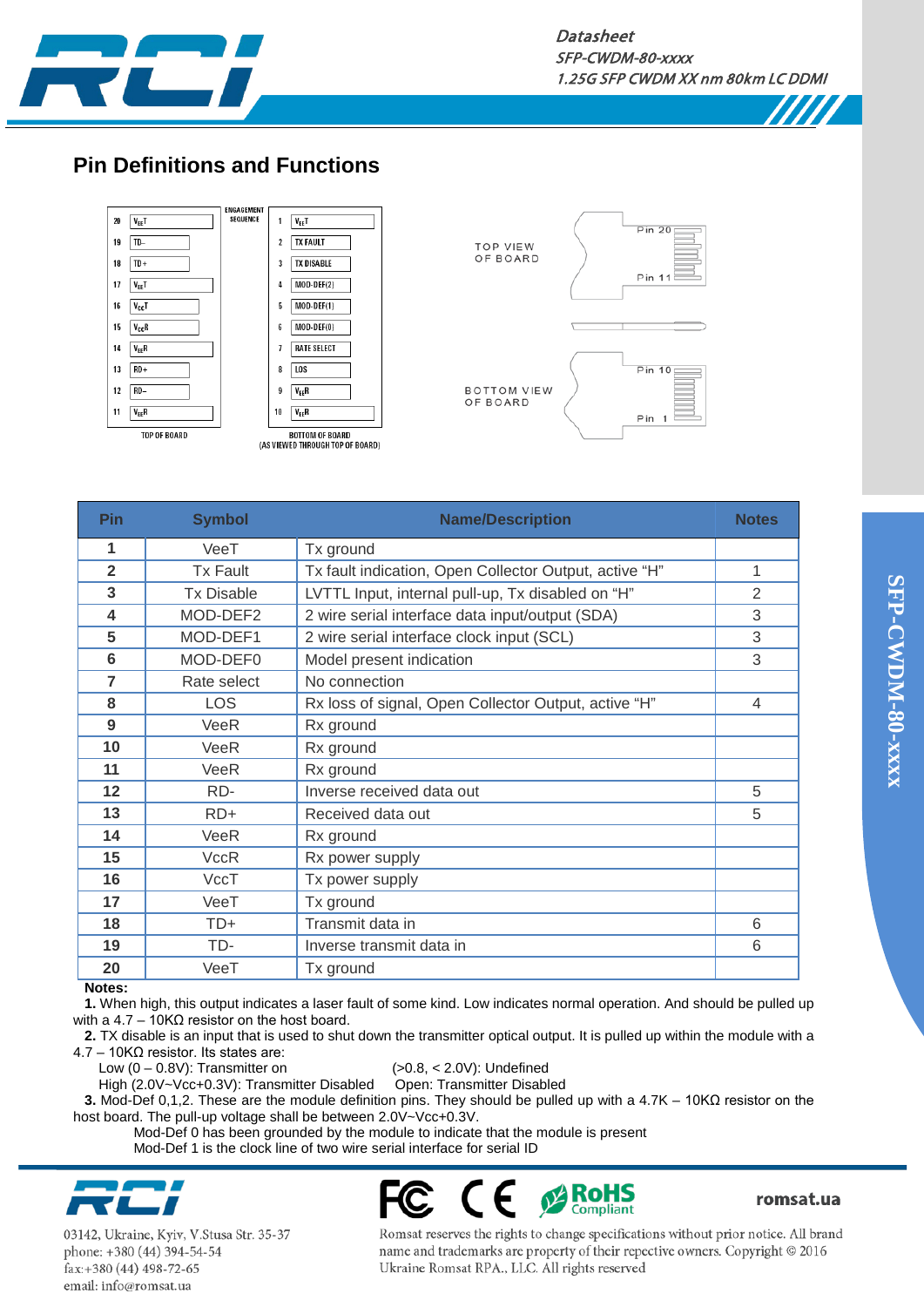

#### **Datasheet** SFP-CWDM-80-xxxx 1.25G SFP CWDM XX nm 80km LC DDMI



Mod-Def 2 is the data line of two wire serial interface for serial ID

**4.** When high, this output indicates loss of signal (LOS). Low indicates normal operation.

**5.** RD+/-: These are the differential receiver outputs. They are AC coupled 100Ω differential lines which should be terminated with 100Ω (differential) at the user SERDES. The AC coupling is done inside the module and is thus not required on the host board.

**6.** TD+/-: These are the differential transmitter inputs. They are AC-coupled, differential lines with 100Ω differential termination inside the module. The AC coupling is done inside the module and is thus not required on the host board.

### **Diagnostics**

| <b>Parameter</b>                  | <b>Symbol</b>   | <b>Units</b>    | Min.     | Max.  | <b>Accuracy</b> | <b>Note</b>   |
|-----------------------------------|-----------------|-----------------|----------|-------|-----------------|---------------|
| <b>Transceiver temperature</b>    | DTemp-E         | $\rm ^{0}C$     | $\Omega$ | $+70$ | ±5°C            |               |
| <b>Transceiver supply voltage</b> | <b>DVoltage</b> | V               | 3.0      | 3.6   | $\pm 3\%$       |               |
| <b>Transmitter bias current</b>   | <b>DBias</b>    | mA              | 2        | 80    | ±10%            | $\mathcal{P}$ |
| <b>Transmitter output power</b>   | DTx-Power       | d <sub>Bm</sub> | $+7$     | $+2$  | ±3dB            |               |
| Receiver average input power      | DRx-Power       | d <sub>Bm</sub> | $-29$    | 0     | ±3dB            |               |

#### **Notes:**

1. When Operating temp.=0~70 ºC,the range will be min=-5,Max=+75

2. The accuracy of the Tx bias current is 10% of the actual current from the laser driver to the laser

3. Internal/ External Calibration compatible.

### **Functional Diagram**





03142, Ukraine, Kyiv, V.Stusa Str. 35-37 phone: +380 (44) 394-54-54 fax:+380 (44) 498-72-65 email: info@romsat.ua



romsat.ua